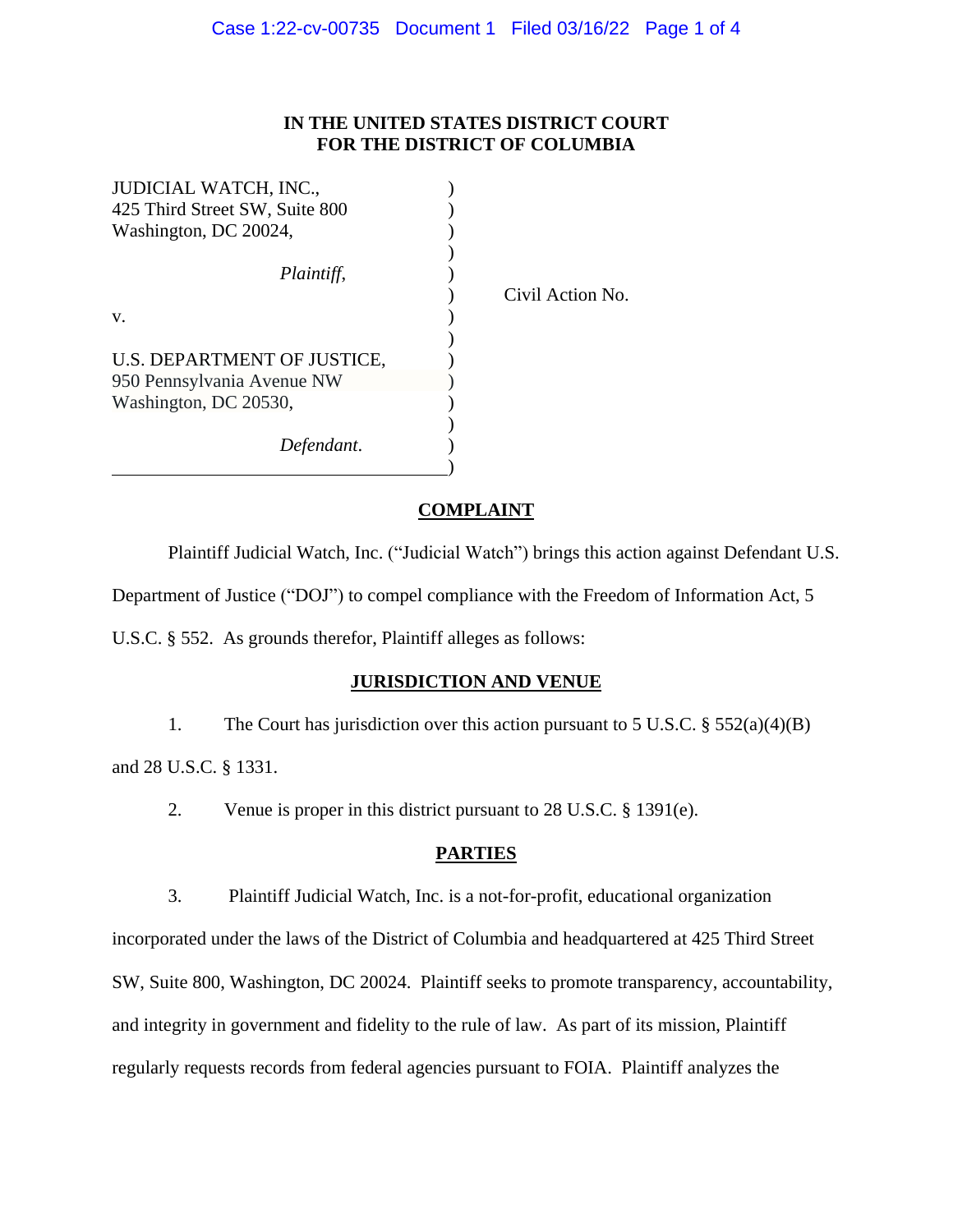responses and disseminates its findings and the requested records to the American public to

inform them about "what their government is up to."

4. Defendant U.S. Department of Justice is an agency of the United States

Government. Defendant has possession, custody, and control of records to which Plaintiff seeks

access. Defendant is headquartered at 950 Pennsylvania Avenue NW, Washington, DC 20530.

# **STATEMENT OF FACTS**

5. On August 30, 2021, Plaintiff submitted a FOIA request to the DOJ, via email to

MRUFOIA.Requests@usdoj.gov, seeking access to the following:

**All records related to the Department of Justice's August 2021 virtual meeting pertaining to threats to election officials (https://www.justice.gov/opa/pr/readout-justice-departmentleadership-meeting-threats-election-workers). This request includes, but is not limited to, the following:**

**All records created in preparation for, during, and/or pursuant to the virtual meeting.**

**All records depicting the invitees to, and participants in, the meeting.**

**All audio recording, transcripts, and summaries of the meeting.**

The time frame of the request was identified as "July 1, 2021 to the present."

6. By letter dated September 10, 2021, the DOJ acknowledged receipt of the request

and assigned it Tracking Number EMRUFOIA083021-10. The DOJ informed Plaintiff its

request was referred to the DOJ Office of Information Policy and the Federal Bureau of

Investigation ("FBI"), both components of the U.S. Department of Justice.

7. On September 20, 2021, the FBI acknowledged receipt of Plaintiff's request and assigned it FOIPA Request No. 1505230-000.

8. On September 27, 2021, the DOJ Office of Information Policy acknowledged receipt of Plaintiff's request and referenced it as FOIA-2021-02202.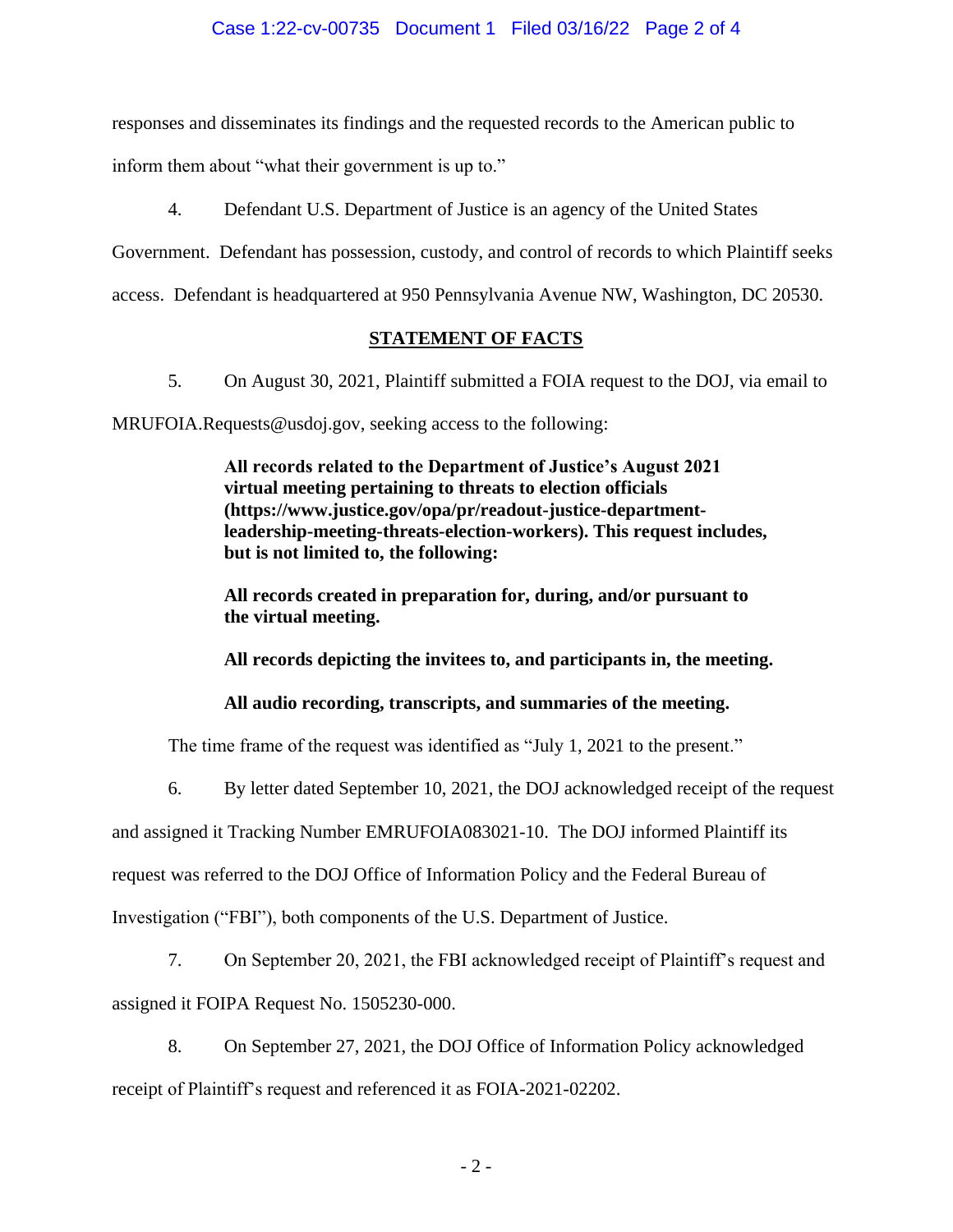### Case 1:22-cv-00735 Document 1 Filed 03/16/22 Page 3 of 4

9. The DOJ Office of Information Policy asserted that it was invoking FOIA's tenday extension of time provision due to "unusual circumstances."

10. Plaintiff has received no further communication from the FBI nor the DOJ's Office of Information Policy on this request.

11. As of the date of this Complaint, Defendant has failed to: (i) produce the requested records or demonstrate that the requested records are lawfully exempt from production; (ii) notify Plaintiff of the scope of any responsive records Defendant intends to produce or withhold and the reasons for any withholdings; (iii) inform Plaintiff that it may appeal any adequately specific, adverse determination; or (iv) produce the requested records or otherwise demonstrate that the requested records are exempt from production.

#### **COUNT I**

#### **(Violation of FOIA, 5 U.S.C. § 552)**

12. Plaintiff realleges paragraphs 1 through 11 as if fully stated herein.

13. Defendant is in violation of FOIA.

14. Plaintiff is being irreparably harmed by Defendant's violation of FOIA, and Plaintiff will continue to be irreparably harmed unless Defendant is compelled to comply with it.

15. To trigger FOIA's administrative exhaustion requirement, Defendant was required to make a final determination on Plaintiff's FOIA request within the time limits set by FOIA. Accordingly, Defendant's determination was due by November 9, 2021 at the latest.

16. Because Defendant failed to make a final determination on Plaintiff's FOIA request within the time limits set by FOIA, Plaintiff is deemed to have exhausted its administrative appeal remedies.

WHEREFORE, Plaintiff respectfully requests that the Court: (1) order Defendant to conduct searches for any and all records responsive to Plaintiff's FOIA request and demonstrate

- 3 -